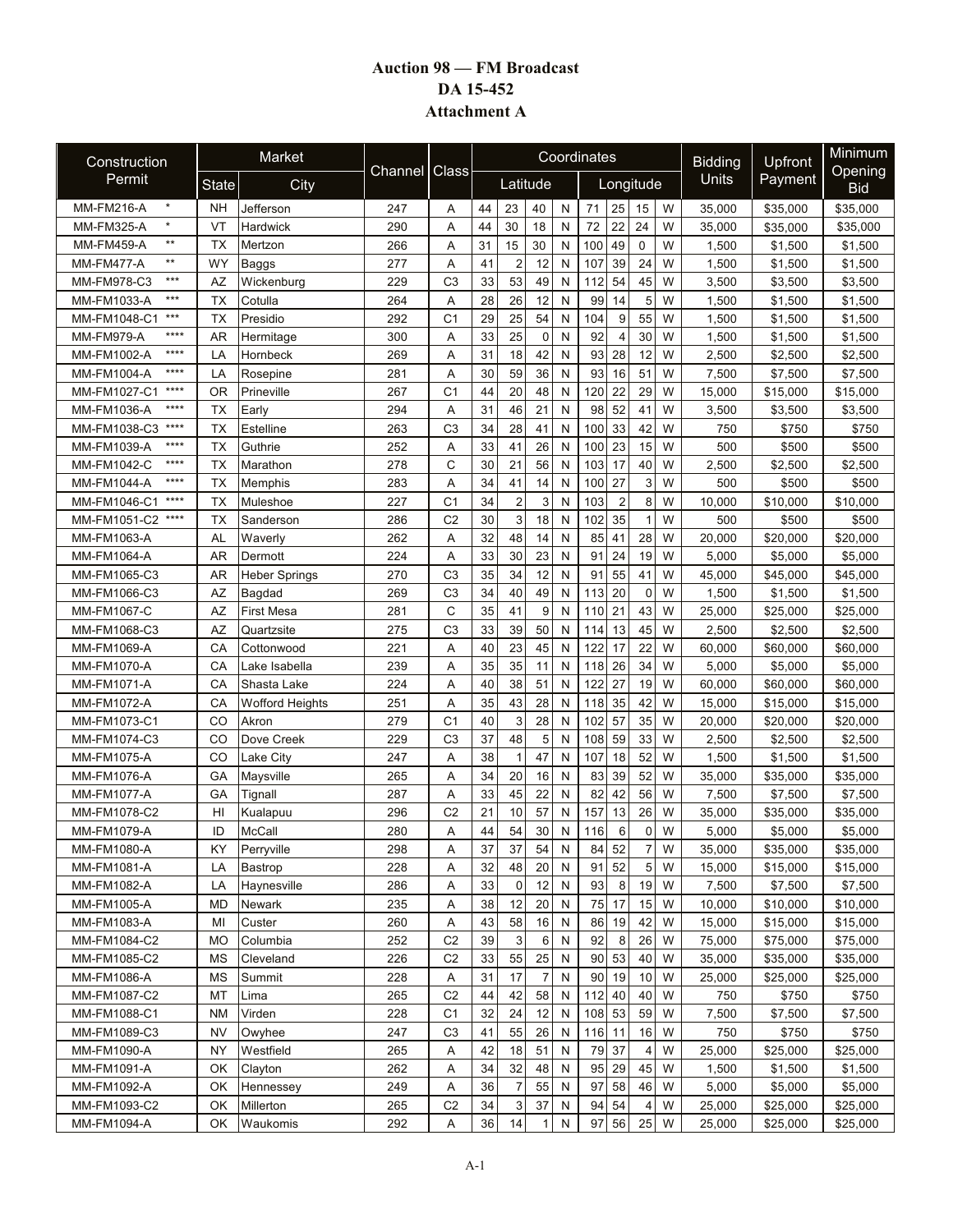## **Auction 98 — FM Broadcast DA 15-452 Attachment A**

| Construction       |                | Market                  |         |                |          |                |             |              | Coordinates           |                     | <b>Bidding</b> | Upfront  | Minimum               |
|--------------------|----------------|-------------------------|---------|----------------|----------|----------------|-------------|--------------|-----------------------|---------------------|----------------|----------|-----------------------|
| Permit             | <b>State</b>   | City                    | Channel | Class          | Latitude |                |             |              |                       | Longitude           | Units          | Payment  | Opening<br><b>Bid</b> |
| MM-FM1095-C1       | 0R             | Altamont                | 235     | C <sub>1</sub> | 42       | 8              | 37          | N            | 121<br>30             | 19<br>W             | 25,000         | \$25,000 | \$25,000              |
| MM-FM1022-C2       | 0R             | Arlington               | 295     | C <sub>2</sub> | 45       | 33             | 52          | N            | 19<br>120             | W<br>$\mathbf 0$    | 2,500          | \$2,500  | \$2,500               |
| MM-FM1096-C3       | 0R             | Boardman                | 231     | C <sub>3</sub> | 45       | 53             | 51          | N            | 119 55                | 21<br>W             | 20,000         | \$20,000 | \$20,000              |
| MM-FM1097-C3       | 0 <sub>R</sub> | Manzanita               | 248     | C <sub>3</sub> | 45       | 41             | 5           | N            | 54<br>123             | 38<br>W             | 7,500          | \$7,500  | \$7,500               |
| MM-FM1098-C2       | 0R             | Moro                    | 283     | C <sub>2</sub> | 45       | 29             | 3           | N            | 43<br>120             | 48<br>W             | 20,000         | \$20,000 | \$20,000              |
| MM-FM1099-C2       | 0R             | Powers                  | 293     | C <sub>2</sub> | 42       | 53             | 1           | N            | 124<br>$\overline{4}$ | 19<br>W             | 25,000         | \$25,000 | \$25,000              |
| MM-FM1100-C2       | 0R             | Waldport                | 229     | C <sub>2</sub> | 44       | 25             | 37          | N            | 124<br>$\overline{4}$ | $\overline{2}$<br>W | 20,000         | \$20,000 | \$20,000              |
| MM-FM1101-A        | ΤN             | Englewood               | 250     | Α              | 35       | 21             | 5           | N            | 84<br>36              | 18<br>W             | 60,000         | \$60,000 | \$60,000              |
| MM-FM1102-A        | TX             | Annona                  | 263     | Α              | 33       | 34             | 53          | N            | 3<br>95               | 19<br>W             | 5,000          | \$5,000  | \$5,000               |
| MM-FM1103-A        | ТX             | Austwell                | 290     | Α              | 28       | 23             | 40          | N            | 41<br>96              | 17<br>W             | 7,500          | \$7,500  | \$7,500               |
| MM-FM1104-A        | <b>TX</b>      | <b>Batesville</b>       | 250     | Α              | 28       | 58             | 27          | N            | 99<br>30              | 12<br>W             | 750            | \$750    | \$750                 |
| MM-FM1105-C3       | <b>TX</b>      | <b>Big Spring</b>       | 265     | C <sub>3</sub> | 32       | 12             | $\mathbf 0$ | N            | 18<br>101             | 0<br>W              | 15,000         | \$15,000 | \$15,000              |
| MM-FM1106-A        | <b>TX</b>      | Carbon                  | 238     | Α              | 32       | 16             | 14          | N            | 49<br>98              | 42<br>W             | 7,500          | \$7,500  | \$7,500               |
| MM-FM1107-A        | <b>TX</b>      | Carrizo Springs         | 295     | Α              | 28       | 27             | $\mathbf 0$ | N            | 99<br>50              | 30<br>W             | 7,500          | \$7,500  | \$7,500               |
| MM-FM1108-A        | <b>TX</b>      | Centerville             | 274     | A              | 31       | 15             | 0           | N            | 95<br>56              | $\mathbf 0$<br>W    | 5,000          | \$5,000  | \$5,000               |
| MM-FM1109-C3       | <b>TX</b>      | Christine               | 245     | C <sub>3</sub> | 28       | 40             | $\mathbf 0$ | N            | 98<br>30              | 15<br>W             | 10,000         | \$10,000 | \$10.000              |
| MM-FM1110-C3       | TX             | Crosbyton               | 264     | C <sub>3</sub> | 33       | 41             | 30          | N            | 6<br>101              | 31<br>W             | 2,500          | \$2.500  | \$2,500               |
| <b>MM-FM1111-A</b> | <b>TX</b>      | Cunev                   | 259     | Α              | 31       | 58             | 52          | N            | 22<br>95              | 24<br>W             | 25,000         | \$25,000 | \$25,000              |
| MM-FM1112-A        | <b>TX</b>      | Eden                    | 294     | Α              | 31       | 10             | 0           | N            | 57<br>99              | W<br>1              | 1,500          | \$1,500  | \$1,500               |
| MM-FM1113-A        | ТX             | El Indio                | 236     | Α              | 28       | 30             | 22          | N            | 18<br>100             | 3<br>W              | 15,000         | \$15,000 | \$15,000              |
| MM-FM1114-A        | TX             | Encinal                 | 259     | A              | 28       | 3              | 51          | N            | 99<br>14              | 47<br>W             | 750            | \$750    | \$750                 |
| MM-FM1115-A        | ТX             | Encinal                 | 286     | Α              | 28       | 5              | 37          | N            | 99<br>20              | 25<br>W             | 750            | \$750    | \$750                 |
| MM-FM1116-A        | ТX             | Garwood                 | 247     | Α              | 29       | 33             | 29          | N            | 29<br>96              | 12<br>W             | 7,500          | \$7,500  | \$7,500               |
| MM-FM1117-A        | TX             | Goldthwaite             | 297     | Α              | 31       | 30             | $\mathbf 0$ | N            | 42<br>98              | 23<br>W             | 3,500          | \$3,500  | \$3,500               |
| MM-FM1118-C1       | <b>TX</b>      | <b>Hale Center</b>      | 236     | C <sub>1</sub> | 34       | 13             | $\mathbf 0$ | N            | 34<br>101             | 0<br>W              | 35,000         | \$35,000 | \$35,000              |
| MM-FM1119-C3       | <b>TX</b>      | Harper                  | 256     | C <sub>3</sub> | 30       | 16             | 20          | N            | 99<br>$\overline{7}$  | 25<br>W             | 35,000         | \$35,000 | \$35,000              |
| MM-FM1120-A        | <b>TX</b>      | Hawley                  | 269     | A              | 32       | 32             | 30          | N            | 45<br>99              | W<br>$\mathbf 0$    | 60,000         | \$60,000 | \$60,000              |
| MM-FM1121-A        | <b>TX</b>      | Hebbronville            | 282     | Α              | 27       | 23             | 18          | N            | 98<br>44              | 26<br>W             | 2,500          | \$2,500  | \$2,500               |
| MM-FM1122-A        | TX             | Hico                    | 293     | Α              | 31       | 56             | $\mathbf 0$ | N            | $\overline{c}$<br>98  | 0<br>W              | 5,000          | \$5,000  | \$5,000               |
| MM-FM1123-A        | <b>TX</b>      | Jacksonville            | 236     | A              | 31       | 54             | 15          | N            | 17<br>95              | 42<br>W             | 20,000         | \$20,000 | \$20,000              |
| MM-FM1124-A        | TX             | Junction                | 297     | Α              | 30       | 27             | 27          | N            | 99<br>46              | $\overline{7}$<br>W | 1,500          | \$1,500  | \$1,500               |
| MM-FM1125-A        | <b>TX</b>      | <b>Knox City</b>        | 293     | Α              | 33       | 25             | 55          | N            | 99<br>47              | 43<br>W             | 1,500          | \$1,500  | \$1,500               |
| MM-FM1126-C3       | TX             | Llano                   | 242     | C <sub>3</sub> | 30       | 55             | 34          | N            | 98<br>43              | 24<br>W             | 10,000         | \$10,000 | \$10,000              |
| MM-FM1127-C3       | ТX             | Lockney                 | 271     | C <sub>3</sub> | 34       | 5              | 0           | N            | 23<br>101             | 15<br>W             | 15,000         | \$15,000 | \$15,000              |
| <b>MM-FM1128-A</b> | <b>TX</b>      | Lometa                  | 253     | Α              | 31       | 18             | 45          | N            | 26<br>98              | 45<br>W             | 2,500          | \$2,500  | \$2,500               |
| MM-FM1129-C2       | ТX             | Longview                | 300     | C <sub>2</sub> | 32       | 42             | 1           | N            | 94 40                 | W<br>47             | 75,000         | \$75,000 | \$75,000              |
| MM-FM1130-A        | ТX             | Lovelady                | 288     | Α              | 31       | $\overline{7}$ | 26          | N            | 95 29                 | 54<br>W             | 10,000         | \$10,000 | \$10,000              |
| MM-FM1131-C2       | TX             | Mason                   | 281     | C <sub>2</sub> | 30       | 49             | 9           | N            | 99 25                 | 22<br>W             | 7,500          | \$7,500  | \$7,500               |
| MM-FM1132-A        | TX             | Matagorda               | 291     | Α              | 28       | 41             | 25          | N            | 95<br>58              | W<br>2              | 3,500          | \$3,500  | \$3,500               |
| MM-FM1133-A        | <b>TX</b>      | Meyersville             | 261     | Α              | 28       | 55             |             | $\mathsf{N}$ | 97<br>19              | 37<br>W             | 15,000         | \$15,000 | \$15,000              |
| MM-FM1134-A        | <b>TX</b>      | Midway                  | 251     | Α              | 31       | 3              | 40          | N            | 45<br>95              | 0<br>W              | 7,500          | \$7,500  | \$7,500               |
| MM-FM1135-A        | <b>TX</b>      | Milano                  | 274     | Α              | 30       | 38             | 30          | $\mathsf{N}$ | 55<br>96              | 0<br>W              | 10,000         | \$10,000 | \$10,000              |
| MM-FM1136-A        | TX             | Moody                   | 256     | Α              | 31       | 17             | 3           | N            | 26<br>97              | 35<br>W             | 60,000         | \$60,000 | \$60,000              |
| MM-FM1137-A        | TX             | Moran                   | 281     | Α              | 32       | 25             | 0           | N            | 8<br>99               | W<br>0              | 3,500          | \$3,500  | \$3,500               |
| MM-FM1138-A        | <b>TX</b>      | <b>Mount Enterprise</b> | 279     | Α              | 31       | 58             | 15          | N            | 94<br>41              | W<br>1              | 15,000         | \$15,000 | \$15,000              |
| MM-FM1139-A        | ТX             | Newcastle               | 263     | Α              | 33       | 13             | 10          | N            | 43<br>98              | W                   | 7,500          | \$7,500  | \$7,500               |
| MM-FM1140-A        | ТX             | Oakwood                 | 233     | Α              | 31       | 39             | 42          | N            | 52<br>95              | 53<br>W             | 20,000         | \$20,000 | \$20,000              |
| MM-FM1141-A        | ТX             | O'Donnell               | 249     | Α              | 32       | 55             | 32          | N            | 40<br>101             | 59<br>W             | 750            | \$750    | \$750                 |
| MM-FM1142-C3       | TX             | Paducah                 | 234     | C <sub>3</sub> | 34       | 0              | 48          | N            | 18<br>100             | 24<br>W             | 750            | \$750    | \$750                 |
| MM-FM1143-C3       | ТX             | Paint Rock              | 296     | C <sub>3</sub> | 31       | 31             | 15          | N            | 45<br>99              | 45<br>W             | 3,500          | \$3,500  | \$3,500               |
| MM-FM1144-A        | ТX             | Palacios                | 264     | Α              | 28       | 36             | 26          | N            | 96 10                 | $\mathbf{0}$<br>W   | 3,500          | \$3,500  | \$3,500               |